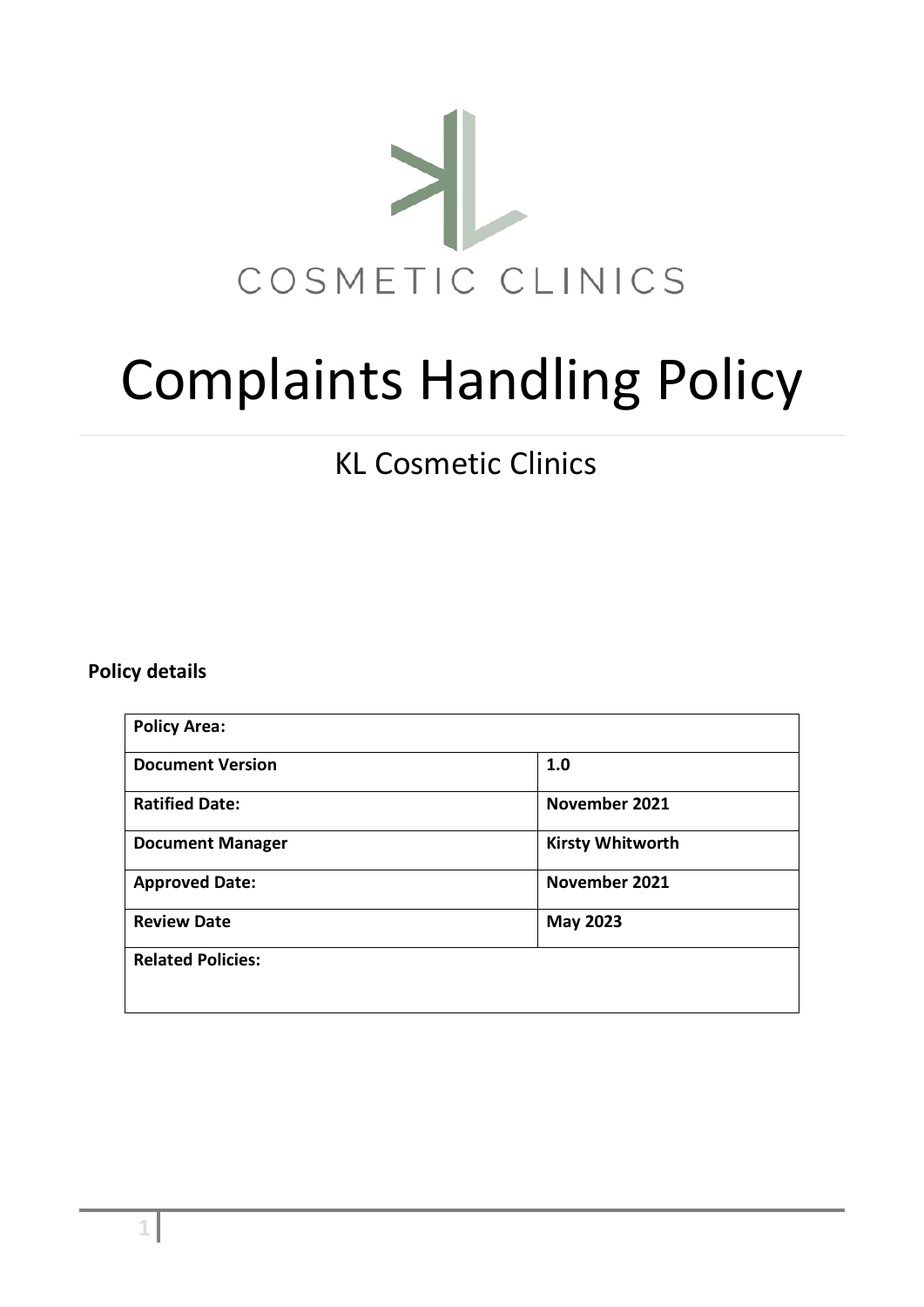## **Contents**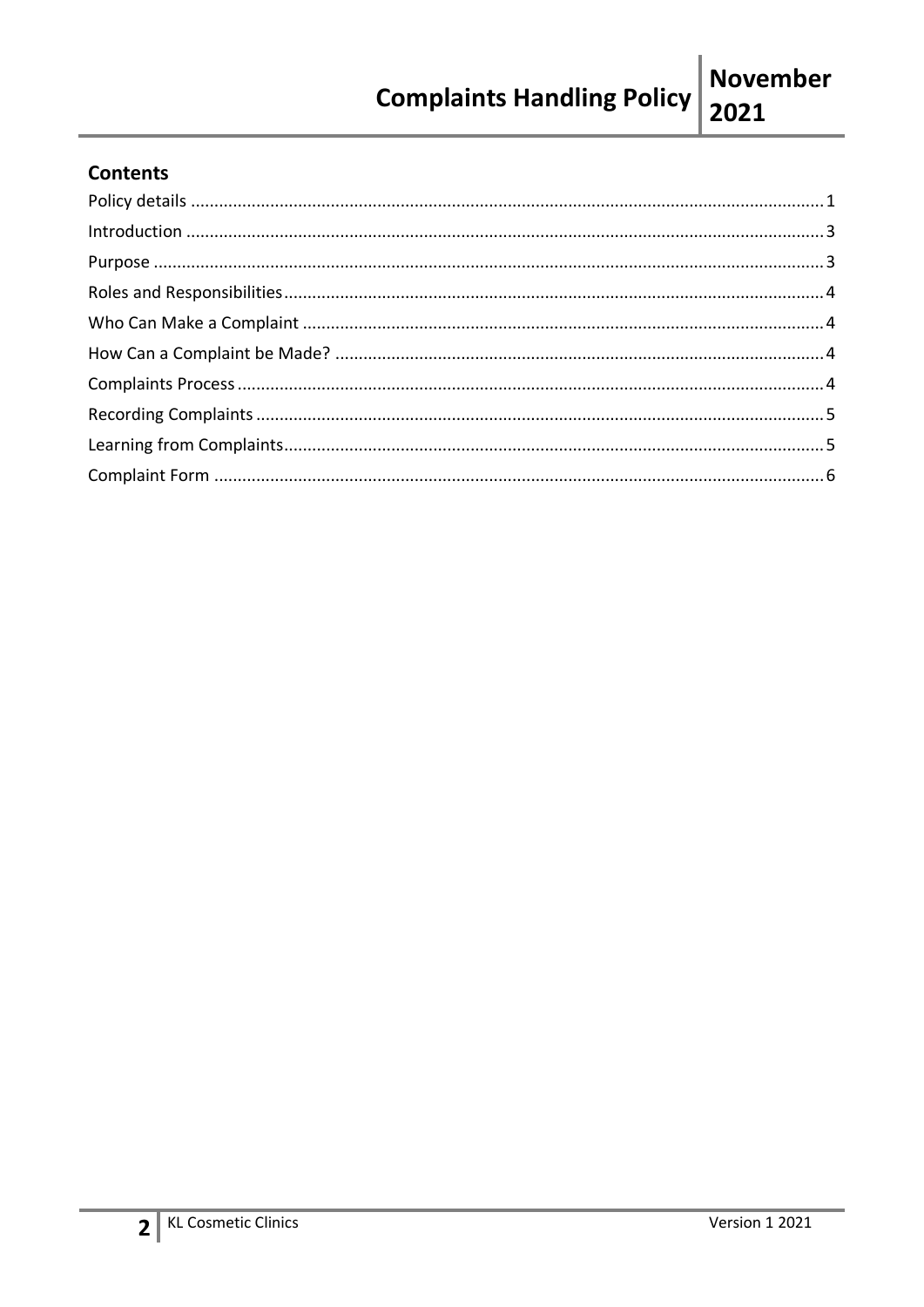## <span id="page-2-0"></span>**Introduction**

KL Cosmetic Clinics strive to provide high quality services that are safe and effective, should we not meet this, we are committed to resolving issues or concerns about the service to ensure the patient is satisfied.

We believe that we are able to learn from all complaints and continually improve the quality of the care and service that we deliver.

This policy outlines the commitment to treat all complaints and concerns about the service provided.

Information about the complaint process is available to all patients so that they are able to raise any concerns.

The policy applies to complaints made against services or staff at KL Cosmetic Clinics and those against independent health practitioners with practice and privileging rights at the location.

#### <span id="page-2-1"></span>**Purpose**

The purpose of the policy is to:

- 1. Establish a clear process within complaints so that they can be managed and properly investigated in a non-judgemental, appropriate and timely manner.
- 2. To enable staff at KL Cosmetic Clinics to sympathetically manage complaints at a local level.
- 3. Ensure that patients know how to complain.
- 4. Ensure that patients feel confident that their complaint will be dealt with seriously, investigated appropriately and findings will be learned from.
- 5. Compliance with this policy will ensure that patients will meet the standards of the:
	- Regulations of the Healthcare and Social care Act 2008 (regulated activities) Regulations 2014
	- Independent sector code of practice management of patient complaints.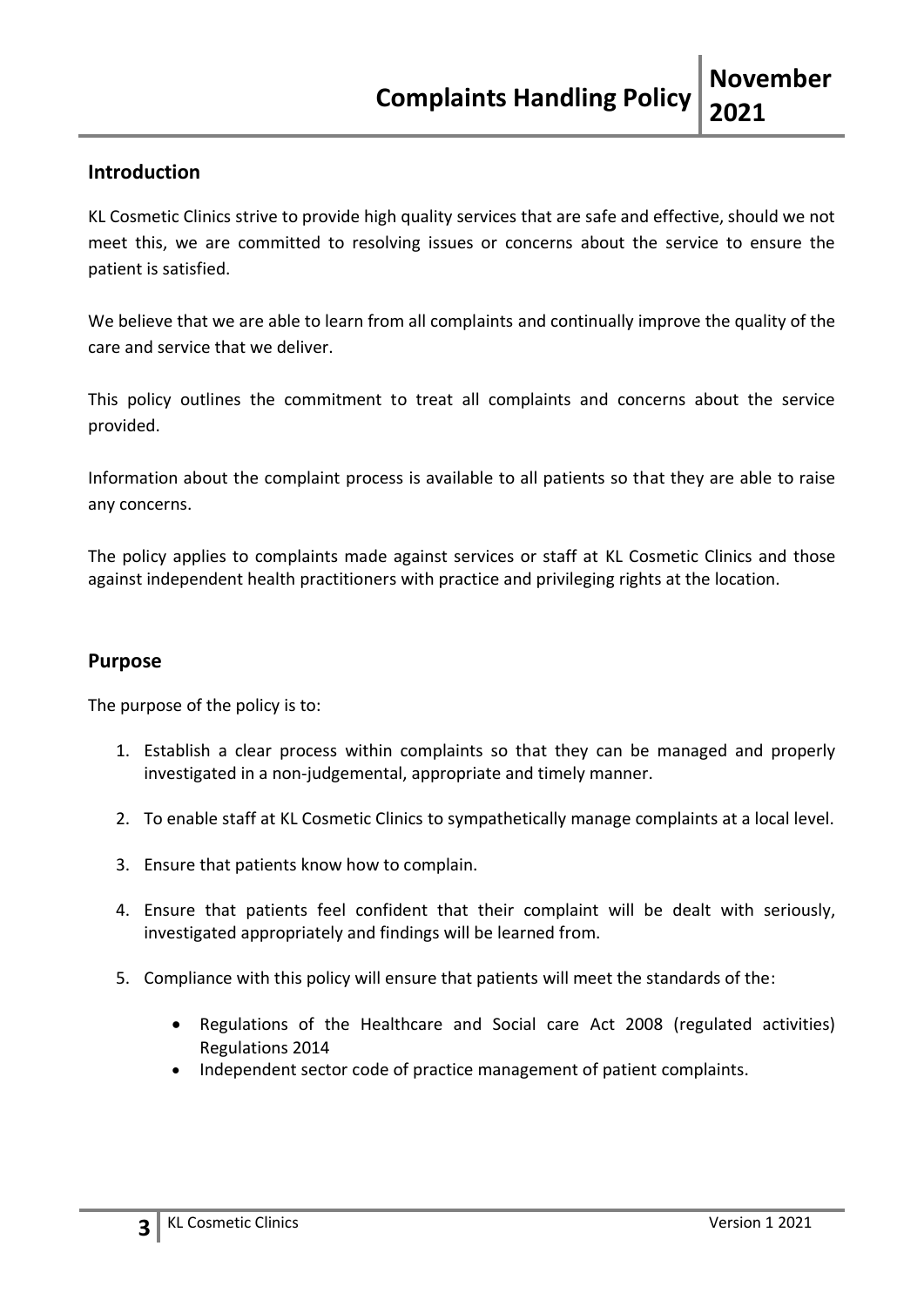## <span id="page-3-0"></span>**Roles and Responsibilities**

The manager is responsible for investigating complaints.

## <span id="page-3-1"></span>**Who Can Make a Complaint**

A complaint can be made by a person who has directly been affected by an omission or action.

<span id="page-3-2"></span>A complaint can be made on behalf of a person following them using the service.

## **How Can a Complaint be Made?**

A complaint can be made by:

- By telephone or in person and made verbally. In any case a written record of the complaint that describes the issues requiring investigation must be kept. This must be agreed with the complainant and ideally signed.
- In writing either by email or by letter. This should be addressed to the manager.

## <span id="page-3-3"></span>**Complaints Process**

There is a two-stage process:

#### **Stage 1 - Local Resolution**

Complaints of a non-medical nature will be handled in their entirety by the Clinic Manager.

In the case of a treatment-related complaint, the matter will be discussed with the relevant practitioner/s and may require you to attend an additional consultation with that practitioner or an external independent practitioner.

The objective of this is to provide an explanation or a solution to your concerns. Our aim is to provide you with a full written response within 14 working days or where this is not possible, an explanation as to the cause of the delay.

#### **Written Response**

If the complainant wishes to receive a written response it should address the matter, acknowledging all points raised by the complainant. The response should include an explanation of how the complaint has been considered, the conclusions reached in respect of each specific part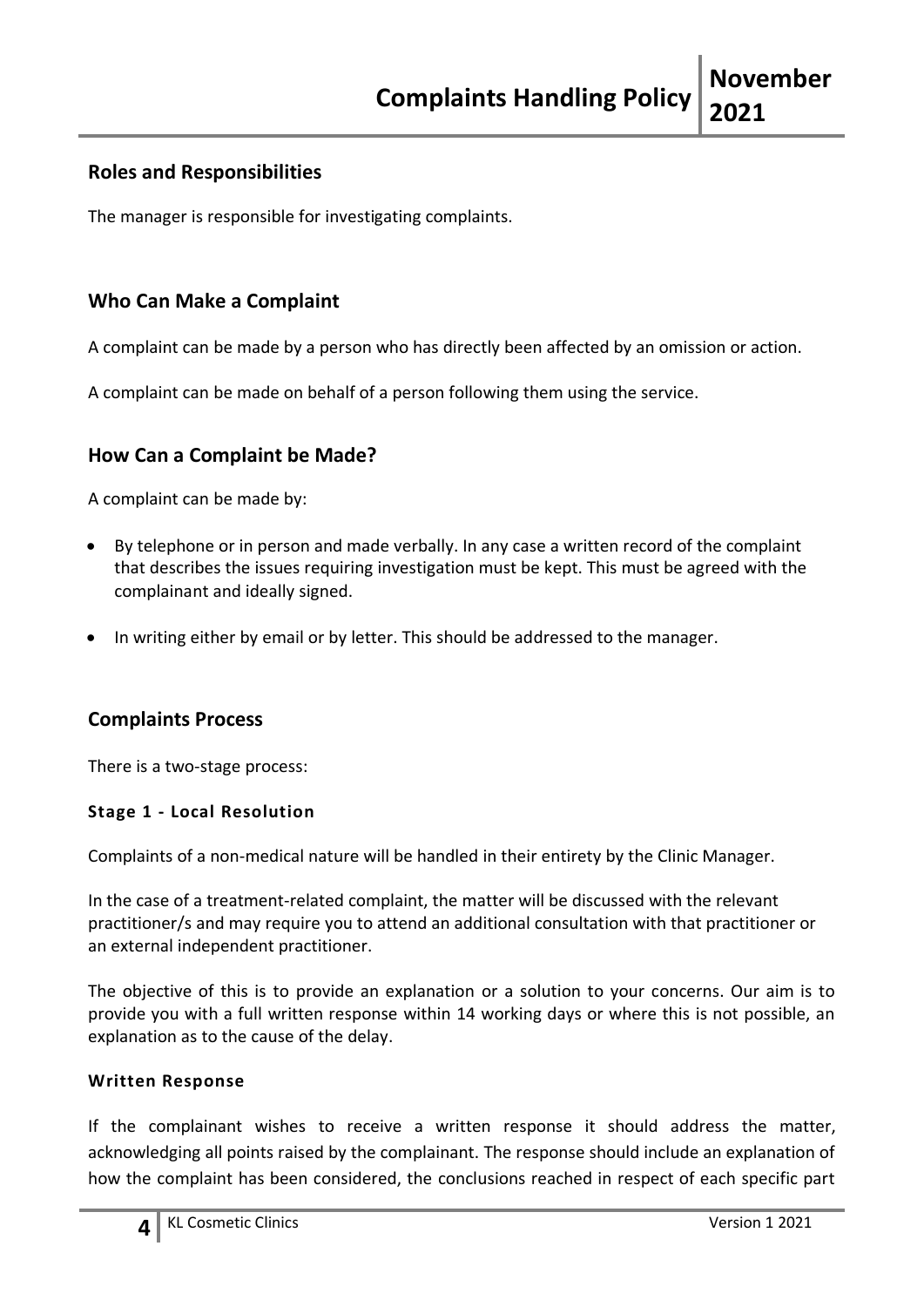of the complaint, details of any necessary remedial action and any actions taken or will be taking as a result of the complaint.

The complainant should be informed at the end of the letter how to access the next stage of the complaints process if the complainant remains unsatisfied.

## **Stage 2 – Independent Review**

If the complainant is dissatisfied, they should have the option to escalate their complaint to the Independent complaints Service.

Complaints to the independent complaints service should be in writing within 6 months of the final response letter received at stage 1.

## <span id="page-4-0"></span>**Recording Complaints**

The complaint will be kept on file/ database and maintained to include all details of the investigation and outcome by the manager.

KL Cosmetic Clinics will hold a comprehensive record of any investigations including correspondence such as emails, letters and telephone discussions with time and date stamps where possible.

Any actions implemented to improve the service as a consequence of a complaint should be recorded.

## <span id="page-4-1"></span>**Learning from Complaints**

The objective of the complaint's procedure is not to apportion blame but to investigate the complaint with the aim to satisfy the complainant and learn from lessons for improvements in delivering a safe and responsive service.

<span id="page-4-2"></span>Recommendations made as a result of the investigation or any findings made by the manager should be addressed accordingly.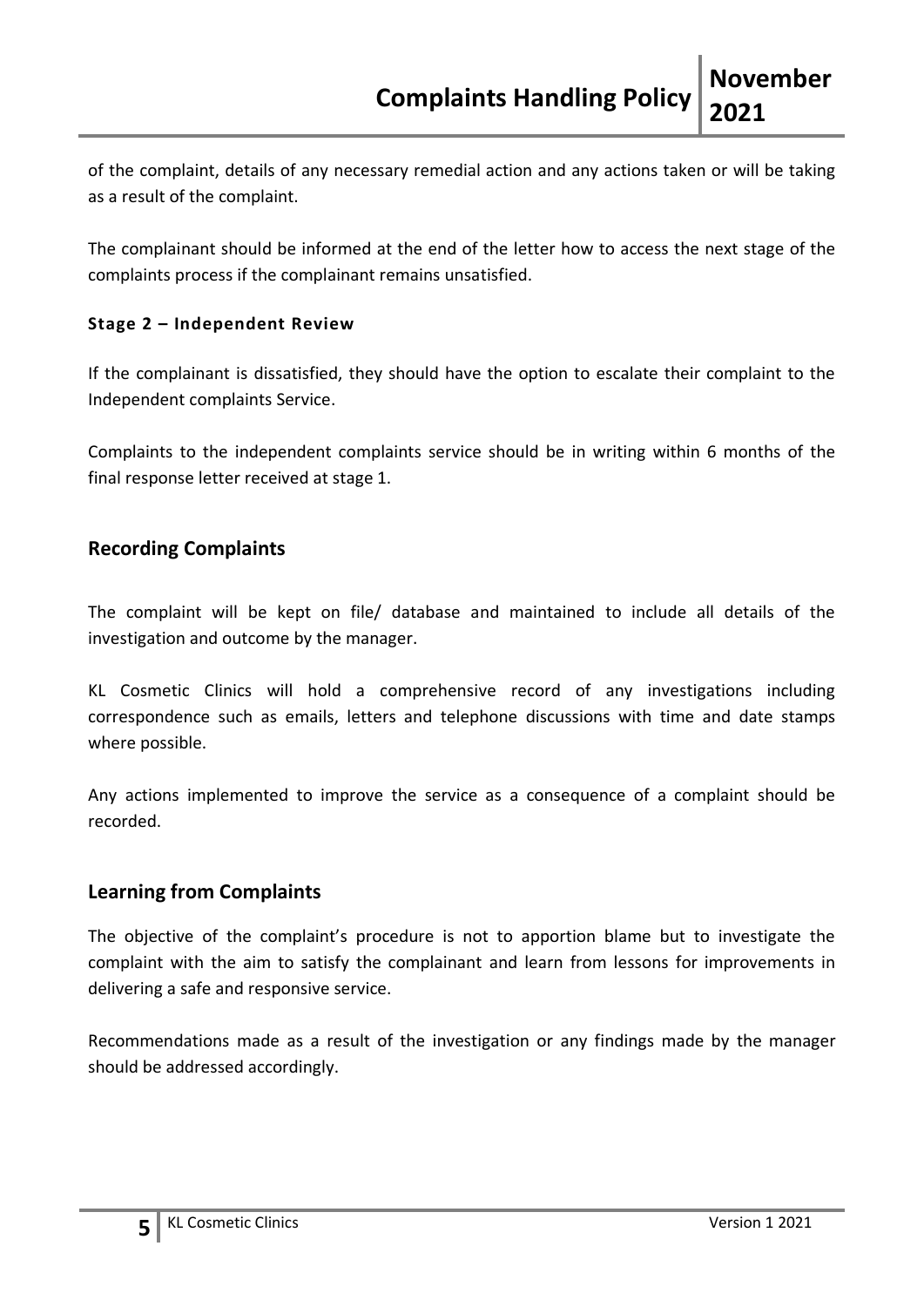# **Complaint Form**

**Ref: \_\_\_\_\_\_\_\_\_\_\_\_\_\_\_\_\_\_\_\_\_\_\_\_**

#### **When, Where and Your Details**

**Further Descriptor For complaint**

| Date of complaint:           | <b>Reporter Name:</b>           |  |
|------------------------------|---------------------------------|--|
| <b>Time of complaint</b>     | <b>Reporter Job Title/Role:</b> |  |
| <b>Location of complaint</b> | <b>Reporter Tel No:</b>         |  |
| Date Incident Identified:    | <b>Reporter Email:</b>          |  |

#### **What Happened?**

| <b>Description of What Happened:</b>      |
|-------------------------------------------|
|                                           |
| <b>Immediate Action Taken:</b>            |
|                                           |
| <b>Any Further Information:</b>           |
|                                           |
| <b>Details of Any Police Involvement:</b> |
|                                           |